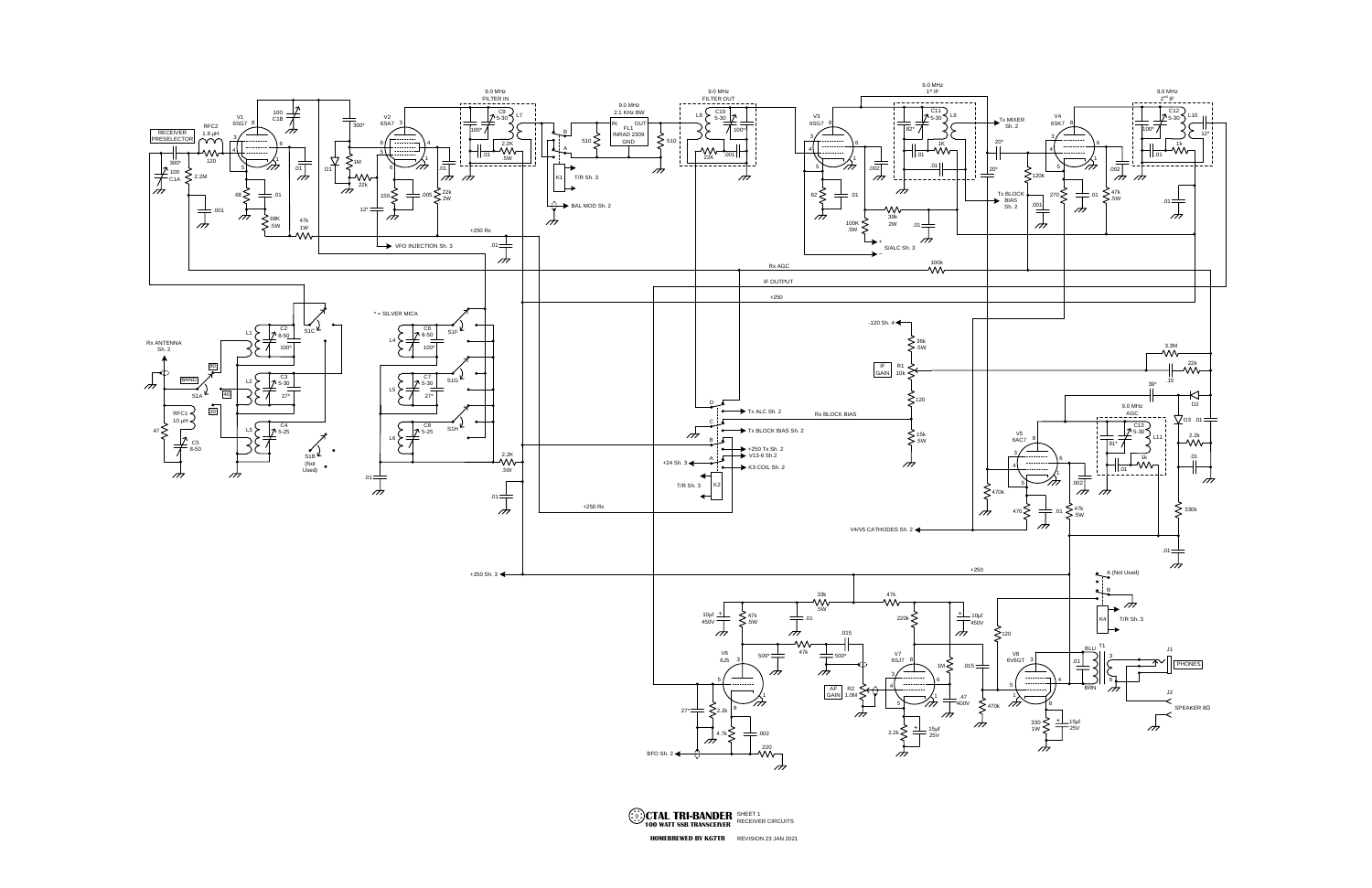

**CTAL TRI-BANDER** SHEET 2<br>100 WATT SSB TRANSCEIVER TRANSMITTER CIRCUITS<br>FIOMEBREWED BY KG7TR REVISION 23 JAN 2021 **100 WATT SSB TRANSCEIVER HOMEBREWED BY KG7TR**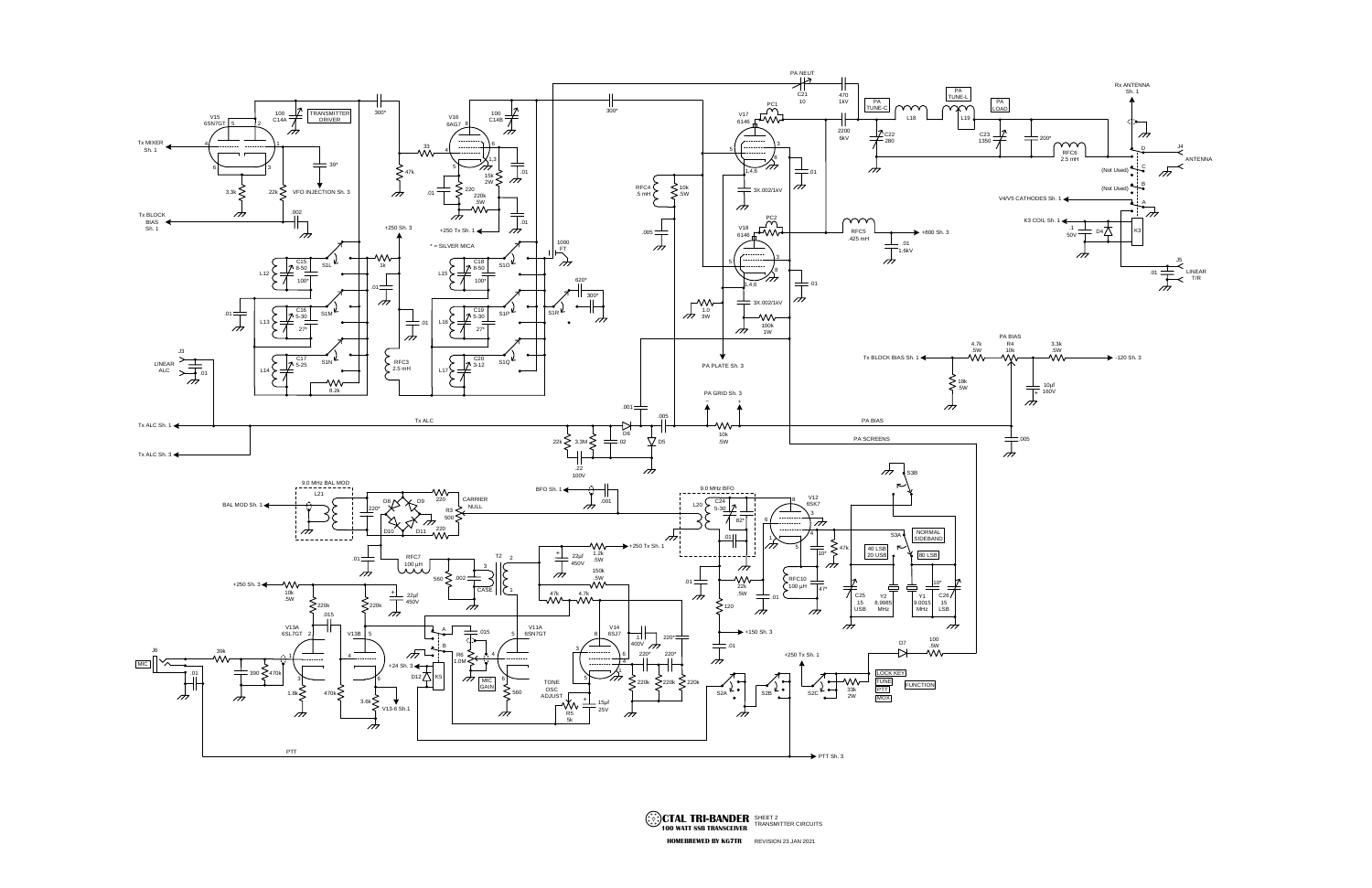



**CTAL TRI-BANDER** SHEET 3<br>**100 WATT SSB TRANSCEIVER** VFO, PREMIXER, METERING, **POWER CIRCUITS**<br>**HOMEBREWED BY KG7TR** REVISION 23 JAN 2021 **HOMEBREWED BY KG7TR**